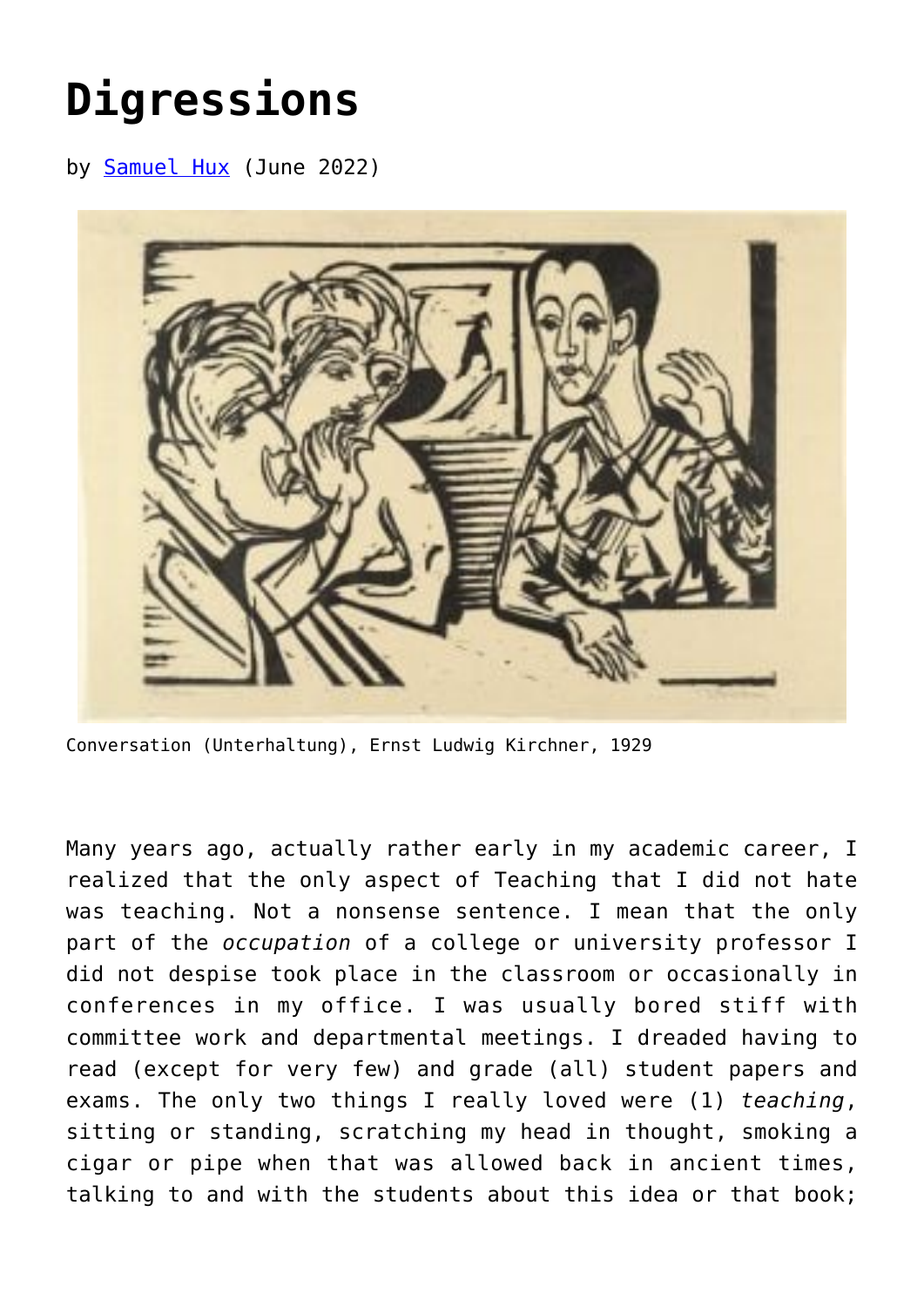and (2) having coffee or a meal while chatting with certain colleagues. I remember fantasizing, and telling a fellow faculty member, that although I would miss the classroom I would gladly give the whole thing up if I could have a paid job writing on whatever popped into my mind at the moment without worrying where it all was going eventually. Sounds, he said, like you'd have a series, not even a sequence, of digressions. That colleague is no longer *with us.* But that fantasy is still *with me.*

Two of my favorite books are Elias Canetti's *The Tongue Set Free,* and Blaise Pascal's *Thoughts* (*Pensées*). The first is ostensibly a volume of Canetti's autobiography, but it is just as much, and remembered as, an interrupted series of thoughts on this and that and t'other matter: it could easily deserve the title Pascal gave his book. And Pascal's is what it is called: one *pensée* after another, but not necessarily "after" in a sequential sense. They may be numbered, but not in the sense that 1-2-3-4-5-etc. makes sense. What comes to mind, as Pascal is thinking, appears in the series, and although Pascal was a mathematician as well as philosopher-theologian, he does not consistently think 1-2-3, but thinks as a man controlled by vital curiosity. It would not be much of an exaggeration to say that both Canetti and Pascal are essentially "digressionists." But I digress …

\*\*\*

What do they have in common—Jean-Paul Sartre, Albert Camus, Gabriel Marcel, Maurice Merleau-Ponty, Jean Wahl, Martin Heidegger, Karl Jaspers, Miguel de Unamuno, Nikolai Berdyaev, Hazel Barnes, etc. (and a young Samuel Hux)? Existentialism. Whether that or *Existentialisme, Existentialismus, Existencialismo* or *Existenz Philosophie.* Some would add Soren Kierkegaard and Friedrich Nietzsche and more. Although it seems to me a hell of a long way from Kierkegaard to Heidegger. (The Dane would turn over in his grave.) I arrogantly include my young self in the list above because I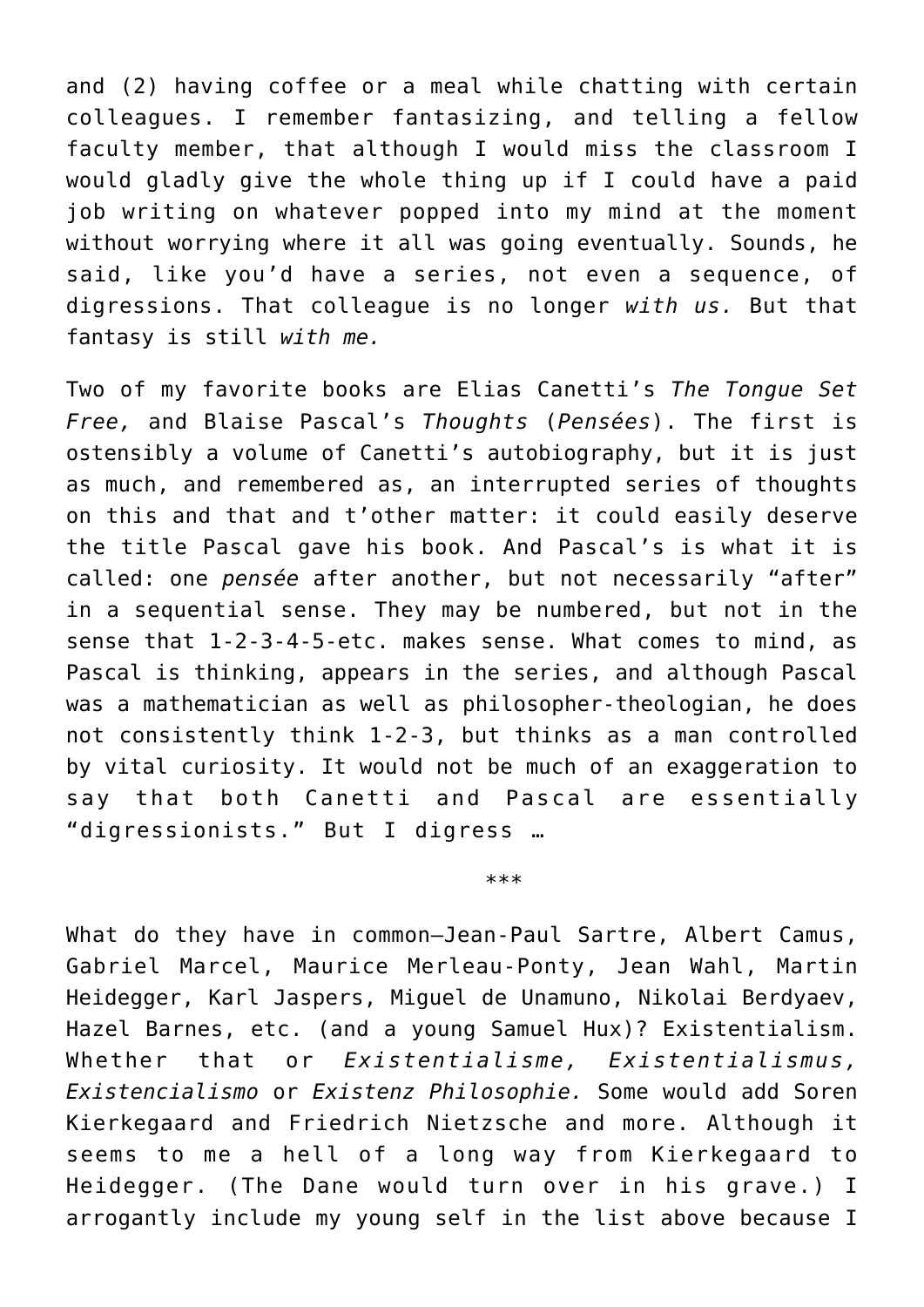wrote a doctoral dissertation on the subject (a text best forgotten). Even then I struggled to see what they had in common, nothing like what thinkers called *Marxist* have in common. And why "Existentialism"?

By the way, I just remembered something from at least four decades ago. I had published an essay in which I took Norman Mailer to task for a misapplication of Sartre's philosophy. Soon after that there was a piece in the New York Times Sunday Magazine by a critic named Benjamin DeMott on Mailer and some others; he quoted or paraphrased me (I forget which) identifying me as "a *European* Existentialist." This amused some of my colleagues. But I digress; back to what I was saying …

What philosophy or theology worth listening to does not have something to say of *Existence*? Why not call Christianity and Judaism *Existentialist*? After all, they insist on the greatest *existence* of all: the existence of God. Is it because the existence we are talking about here is *human* existence? Then call Anthropology an existentialist discipline. And while you're at it add History and Social Sciences and Etcetera. So why should a specific philosophical point of view be called *existentialist*? In my reading I found only one convincing justification.

I can't recall whether I first saw this in *Being and Nothingness* or the essay "Existentialism is a Humanism": the Sartrean doctrine "Existence precedes Essence." We first exist before we create our own developing essence through the choices we make. In other words, we do not have a personal nature (essence) at birth; we make who we are. Okay, so far. But Sartre is suggesting that we cannot at birth have a human nature because there is no such thing as a universal human nature, the radical aspect of *Existence Precedes Essence—*an idea few people are going to accept, including other "Existentialists". and may be one reason leading Existentialists—such as for example Camus and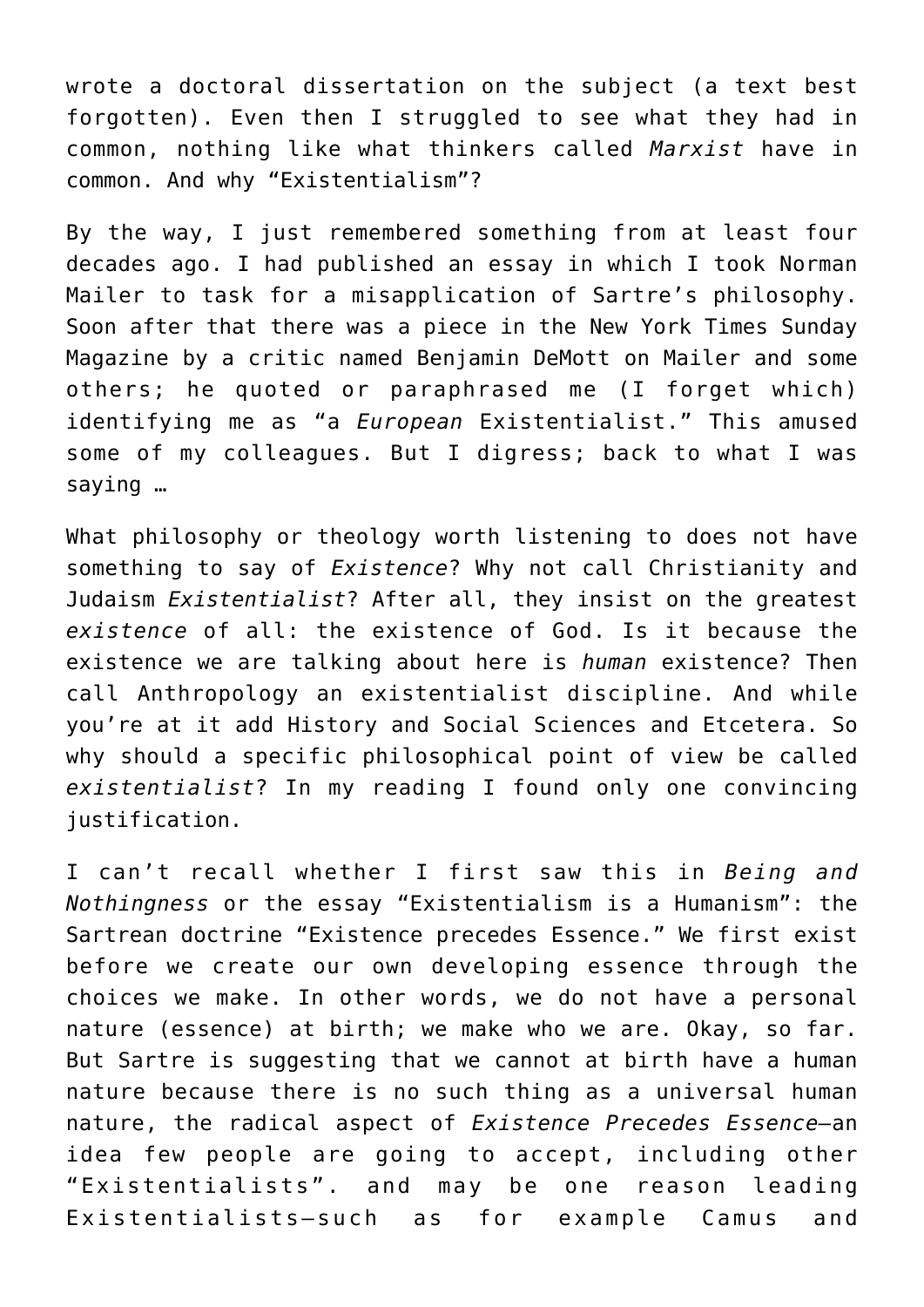Heidegger—dismissed the broad assumption that they were Existentialists. So be it, but at least Sartre has a coherent and distinguishing reason for calling himself by the disputed term. Good for him.

But on another hand, there is a "bad for him." The most attractive thing about "Existence Precedes Essence" is the insistence that we choose who we essentially are or are becoming—which obviously puts a premium on choice, on *the freedom of the will.* Again, okay so far. But the Sartre of *Being and Nothingness* and "Existentialism is a Humanism" will by stages become Sartre the *neo-Marxist* and Sartre the *Marxist,* committing a kind of intellectual suicide it has always seemed to me. For Marxism has a contradiction at its very core: While it is a call to social and political action, which assumes we can *choose* to act, it is also a creed which "knows" the shape of the future which social and political action will bring about because Marxism is a determinism at its soul.

\*\*\*

There are those who think there is no essential contradiction between *Free Will* and *Determinism.* William James was not one of them: "The Dilemma of Determinism." Nor am I as I agree with my better (and one of my heroes). Determinism reigns in the natural *physical* world where natural laws govern events. The Earth *will orbit* the Sun. Given sufficient moisture above *rain will fall*. If you foolishly step off a roof *you will fall*. But you can *choose* not to step off the roof. A physical law called *Gravity* made your physical body fall. When you step off you have made a suicidal choice, or perhaps you are curious to see if the law of gravity is real, or perhaps you simply misjudged how close you were to the edge. But there is no physical law which says that your suicidal thoughts or your curiosity or misjudgment of distances were deterministically "governed." Although there are some damned fools who would say just that.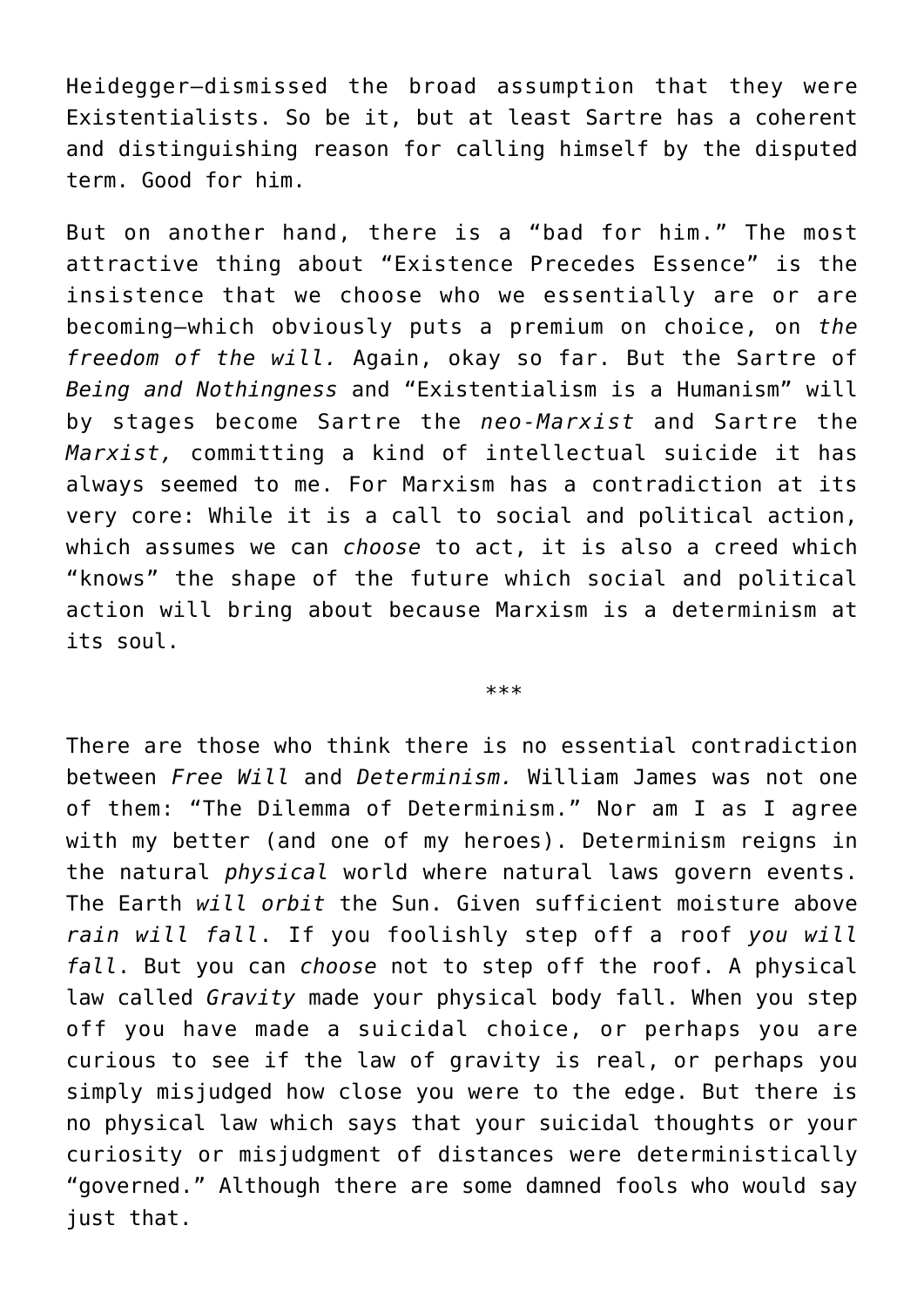The damned fools may claim to be philosophers, but they tend to be just sloppy thinkers or quite often fifth-rate social scientists. And their problem is that they cannot or will not realize the distinction between something being *caused by* and something being *influenced or limited by*. If you step off the roof having misjudged the distance to the edge, that event was not caused (deterministically) by your failure to have your vision checked; it was only influenced by that carelessness. Imagine someone arguing that British and French troops at Dunkirk could not possibly have been rescued had conditions been different, had there not have been sufficient Naval and civilian vessels available, and thinking that the surprising availability therefore *caused* the success of the operation, just as an unavailability of vessels would have *caused* a failure. What muddled thinking. The availability of vessels made the success possible; an unavailability would have limited the possibility. But the rescue happened because, within the limitations and extensions of possibility, the British authorities from top to bottom *chose* to make the effort. It is a major philosophical error to think that since possibilities are limited by circumstances determinism rules in the world of moral choice; the freedom of the will rules there.

William James makes a fine distinction. The determinist, invading the world of human actions instead of sticking to the world of physics and such, says that in every instance of a human action there is only *one* possibility, the possibility that is actualized. While the truth is that in every human action there are more than one possibility, so that "possibilities may be in excess of actualities." So the determinist who does not stick to the proper realm of the physical laws of nature thinks that what I did yesterday at noon was the only thing I could have done, is telling me that when I chose to order a burger I *had* to "choose" it and free choice is an illusion, I can explain to him, the determinist, that the laws of physics and biology govern what René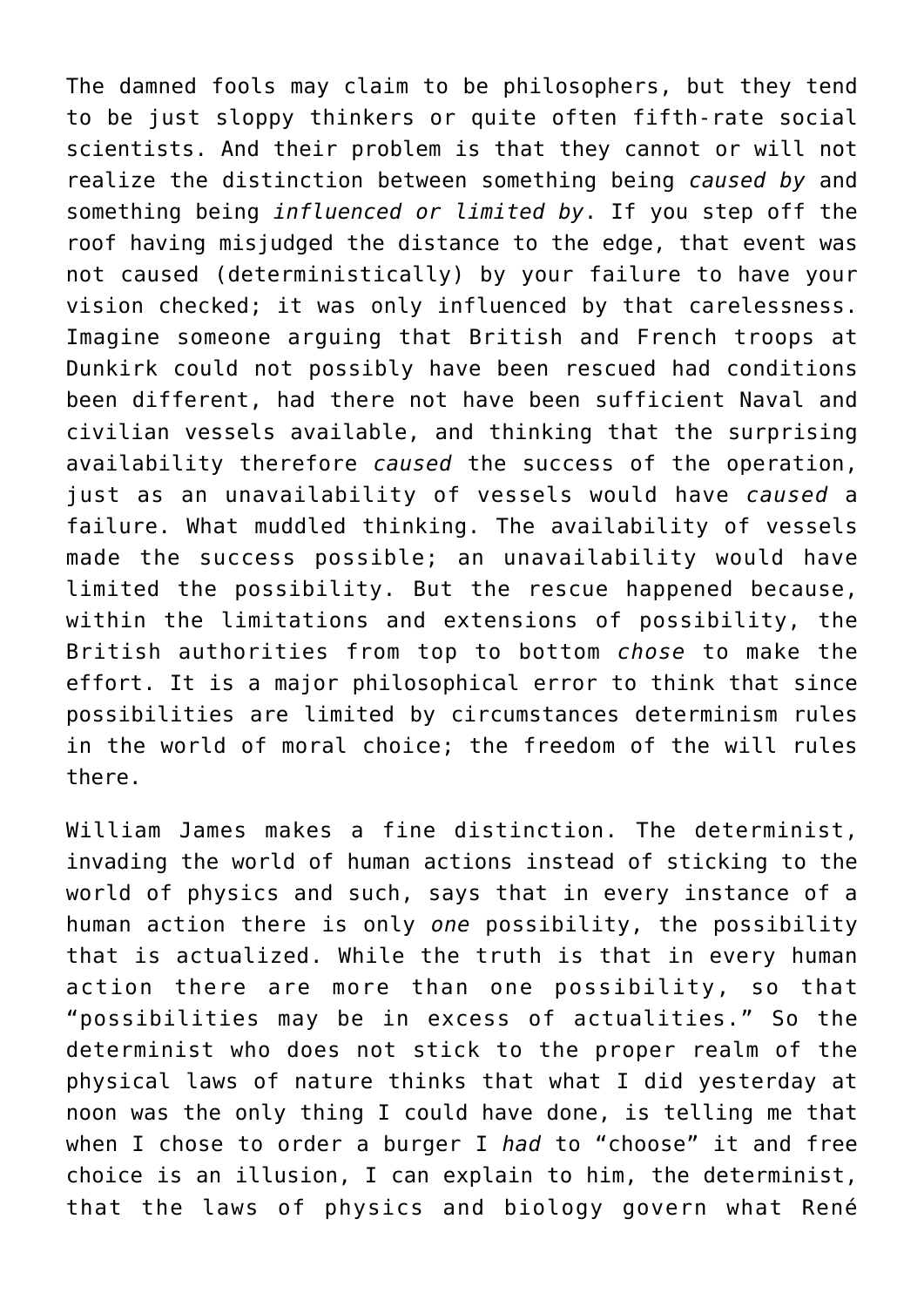Descartes called *res extensa,* that which has weight and can be measured, but not *res cogitans,* that which is not physical, such as emotions, ideas, choices, none of which can be weighed or measured, can only be felt, thought, or chosen.

The concept of determinism implies "has to be," that is *inevitability*. But if he says to me "You are wrong to believe in free choice, the freedom of the will," I can say to him, probably without his getting it, "Did you *have* to say that to me, was your saying that to me *inevitable*? What *caused* you to say that to me other than your choice to do so?" For there is a basic dishonesty at the core of *determinism-in-humanaffairs*. When the determinist tells you that you *had* to say or think such-and-such, he does not mean that he *had* to tell you that. Maybe *dishonesty* is not the right word. Maybe it's achieved (chosen) *stupidity.*

*\*\*\**

*Determinism* and *inevitability* are inevitably connected. Given the law of gravity, if you fall from that roof you will plunge, no question about it. But "The Inevitable" has a religious ring to it, associated with a possibly unsolvable problem for theology, or Christian theology at least.

If, or since, God is omnipotent, infallible, and especially omniscient, He the Lord (not even a rad-fem will say She the Lady) is possessed of *Divine Fore-Knowledge.* That is, He knows not only the past and present but the future as well. Since infallible, what He sees through his fore-knowledge must happen. Otherwise He's wrong and thus not all-powerful and all-knowing and therefore not God. It's all there in Saint Augustine's *City of God* and elsewhere. Consequently, as the omniscient God sees what you will do, you have to do it. Therefore, you may think you *chose* to do it, but instead you *had* to do it. So Freedom of the Will falls by the wayside and the determinist if he hears the news applauds.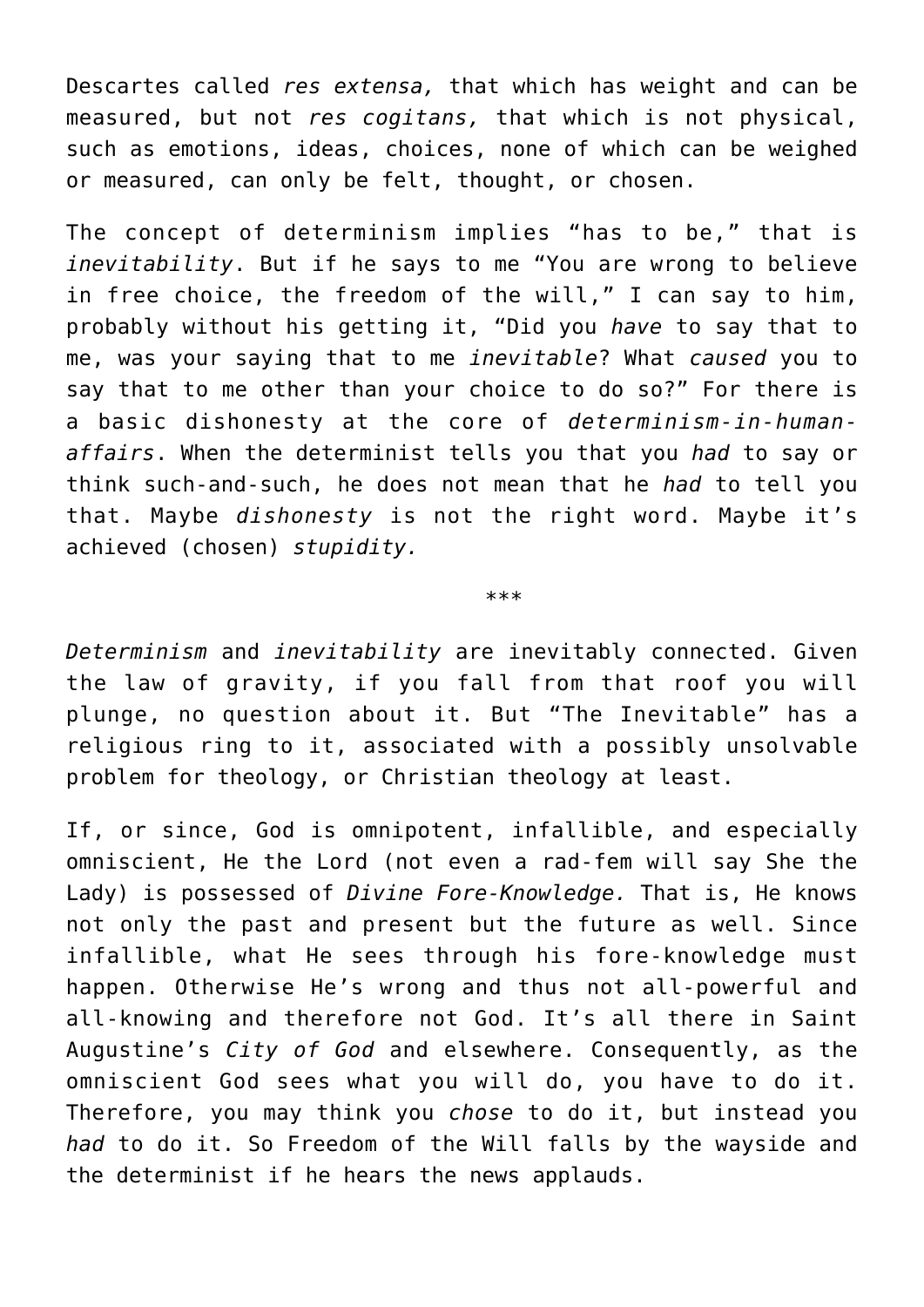But there's a problem here. All orthodox Christians will believe God is omniscient, yet all will believe the sinner is accountable for his sins. Even the orthodox Calvinist who follows Saint Paul's teaching that Faith alone and not Good Works gain you salvation agrees that you are accountable for your Works, good or bad. And accountability makes no sense unless your actions are the results of your free choices: it seems to make no sense if you are accountable for what you *had* to do since God foresaw you would do it. There's a conflict at the heart of Christian theology, and I'm not here to resolve it.

Maybe the happiest Christians are those who worship, habitually, in those denominations that do not linger too deeply or at all on theological controversy. Pardon the digression.

\*\*\*

There is a short way out for the determinist if he is philosophically sophisticated enough, which probably most often is not the case. There is a "problem" in philosophy called "The Mind-Body Problem." It goes like this:

How does the Mind, which is a *non-physical* thing—call it for emphasis a spiritual whatever—effect changes or motions in the Body, which obviously is a *physical* thing? For instance, how can I if my back itches either wait for it to stop or make my arm reach awkwardly to my back and scratch until the itch is no more? How can the non-physical Mind govern the physical Body? So far this is a problematical question that seems to be unanswerable. And it is a duo-directional affair. The physical itching does not make me reach and scratch because I can wait the itch out if I so choose.

The determinist, if he is clever enough, could argue, "See, there can be action across the divide you have called in Cartesian lingo the *res extensa* vs. the *res cogitans,"* and let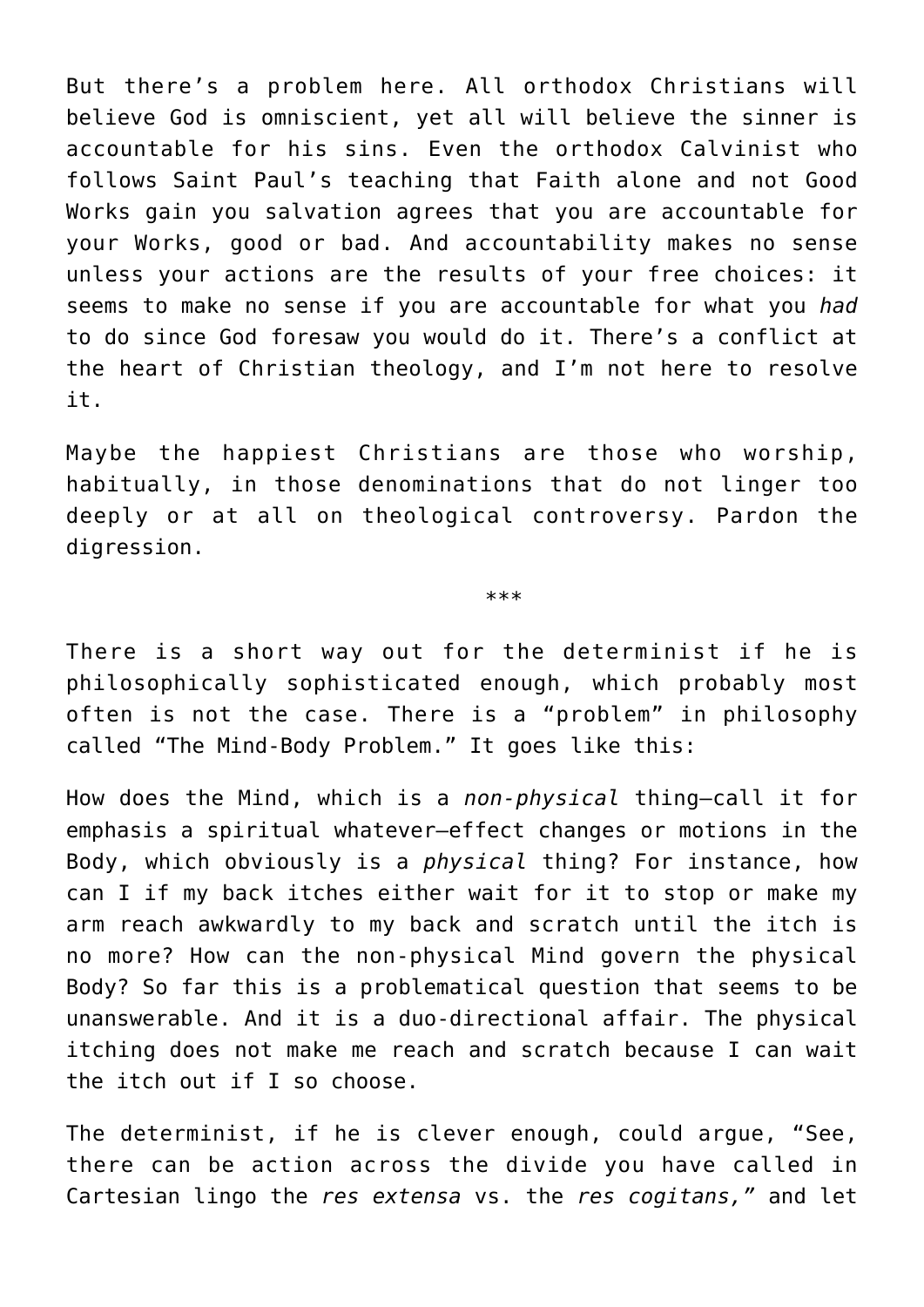it go at that. Or he could take another tack. As some philosophers do.

Call it not the *Mind-Body Problem*, but the "Body-Body-Problem," which as far as I can tell no one has actually uttered. Nonetheless, there are those who argue that there is no Mind, but rather a Brain; that is to say that *Mind* is merely a rather "mental" name for *Brain*. The important thing here is that the Brain, an *extended* thing (meaning it occupies space) that's weighable and measurable, a hunk of meat in your head, is a part of the Body. And if that's the case—or as the determinist could say, *since* that's the case—it is subject to the physical laws of nature just as is the rest of the Body or any extended thing. The determinist now is practically crowing: See! Your brain is a *physical thing.* It has no free will! He'll have no answer to my answer: Don't be so proud of yourself. By your own lights you had to crow, could have done nothing else at that moment.

But, in Descartes' view, the Mind is a separate entity from the Brain. You can't say *where* it is, for it's not a *res extensa,* occupies no space, but controls the brain as its instrument. I imagine it, in spite of doubtful logic, hovering over the brain. Or in a Cartesian metaphor—remember it's only a metaphor—the Mind is like the captain in his ship, choosing how to use and where to sail his ship, but obviously not a part of or synonymous with the ship. Accept the Mind-Body-Problem as the wonderful mystery that it is.

Unless we are smart-ass social scientists (I could name a few) eager to shock the bourgeoisie with our intellectual guts, we know intuitively that we are endowed with the capacity to make free choices, within the limitations imposed by circumstance, and evolve ideas within the same. Ask yourself, do you really believe the brain, that piece of meat, can write poetry, compose music, paint a picture, or do philosophy; you know damn well, intuitively, those activities belong to the nonphysical or spiritual Mind. Or let us be more fanciful for a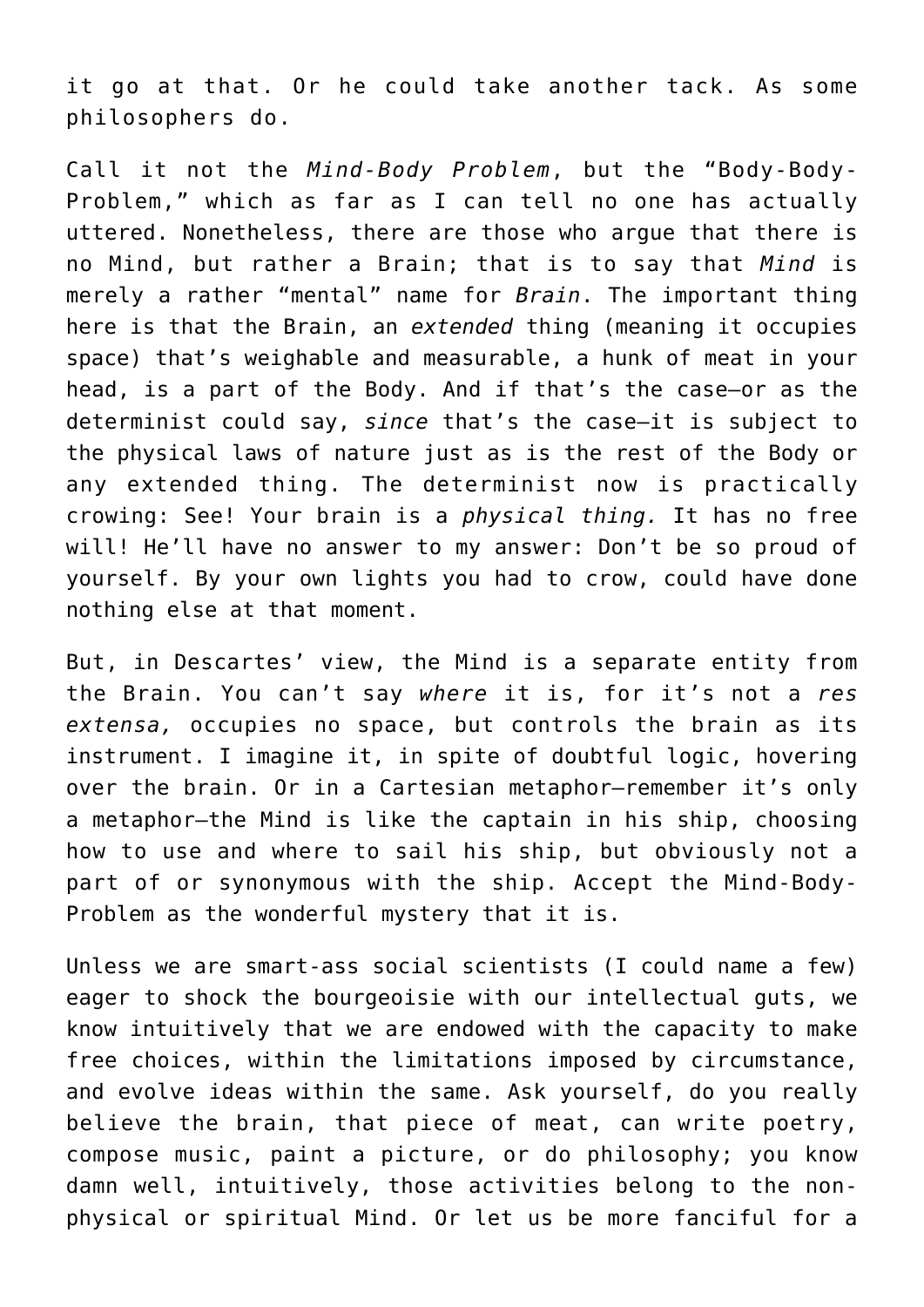moment. William James's friend and colleague Charles Sanders Peirce once said in his intellectually brave but hilarious way, that the most successful planets are those which develop the habit of gravity. No mere brain alone could invent such a wonderful and loony tune!

I cannot leave determinism alone quite yet, because a classroom memory just leapt into my mind, not into my brain. Fifteen minutes or so of utter confusion as a student and I were talking at cross-purposes. *Determinism* as noun is clear enough, but the verb *to determine* is problematic. The student was wondering how he could *be determined* to improve himself if he had no free will to choose to do so. Good question. The answer of course is that if one says, for instance, "I am determined to solve this problem," this is a matter of *determination*, not related at all to *determinism.* And if one says, for example, "It has been determined that the population is growing," *been determined* has nothing to do with either the –*ation* or the –*ism.* This of course is not really a philosophical problem, but a linguistic one. But it has occurred to me more than a few times how occasionally difficult it is to do philosophy in a language as weird as English is, often as weird as it is lovely.

Weird? Let me count the ways. I can't. Sometimes English has too many words, sometimes too few. I am told I am a fairly articulate person. But I often can't find a necessary word and think there isn't one. And of course, there may be too many words in English; count the pages in an excellent English dictionary, and then try French, Spanish, German, and so on. Think of *bear* for a moment. Are you thinking of an animal? Or of *bear*ing the weight of an English word-book. We are told that *bear* has two different meanings, but the truth is that we have two totally different words which happen to be spelled the same way

And spelling! Why should the word *should* not be "shood" instead of looking as if pronounced "shoold,' while its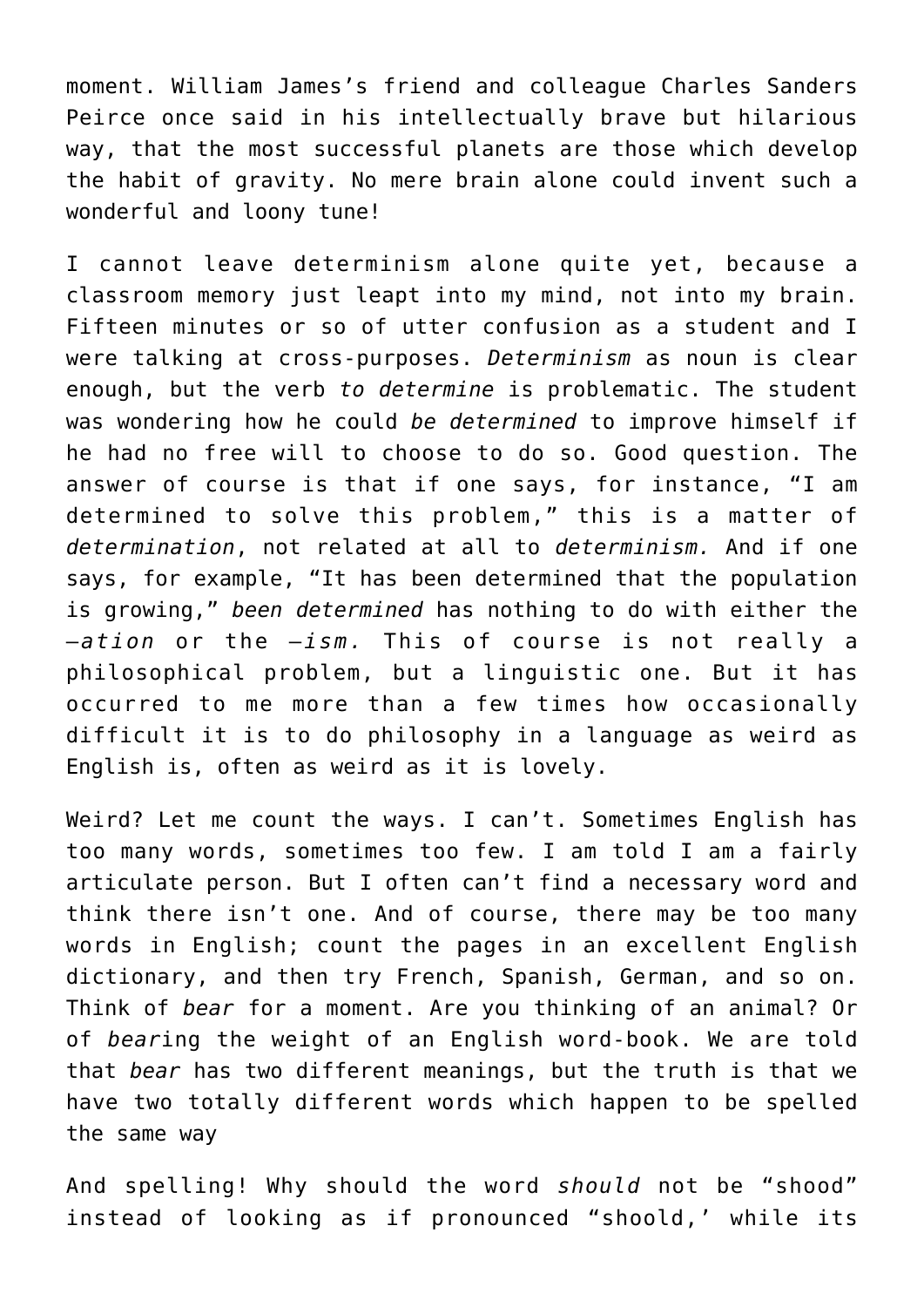rhyming companion sounds as if made of wood? I am amazed that foreigners learn English, learn to pronounce a word they've seen in print, or to write a word they've only heard. There are too many examples of this phenomenon. Take the fourth word of the previous sentence. *Many*, which looks as if it should be pronounced "mayny" is pronounced "menny" or "minny." I think it was George Bernard Shaw who made up the non-existent word "Ghoti" which might be pronounced "fish." *Gh* pronounced *f* as in *rough, o* pronounced *i* as in *women*, *ti* pronounced *sh* as in *nation.* Of course this is a joke, but not nonsense. Why shouldn't *rough* be "ruff," *women* be "wimmen,' and *nation* be "nayshun"? Shaw would have in his ideal linguistic world an English spelled just as it is pronounced—the spellingpronunciation clarity which *usually* characterizes other European tongues. But that is equally as problematic. For instance, *democracy* and *democrat* are clearly related. Would they be so obvious were they "demockrisy" and "demuhkrat"?

In spite of the likes of Shakespeare and Keats and Yeats and more, English can be an annoying language. But not as annoying as some of its users. There's a novel by Richard Russo (the title escapes me) in which a professor is nicknamed "Orshy" because whenever someone speaking in general fashion says "he," Orshy will corrected him with "or she." Before I switched to the Philosophy Department I labored for several years in English Department hell, as all English profs must, in English Composition, where one of the greatest crimes was to use the masculine *He* as a general third person pronoun. Which can cause many (or "menny") absurdities. Of course if you're talking about Fred you'll say "He" and if about Frida "She." But there are bi-gender names, so to speak, such as Marion or Jackie or Evelyn or surprisingly even Joyce or Shirley (anyone remember the great sports writer Shirley Povich?). So I can imagine a sentence such as, "I am told that Marion Smith lives in Boston, where he or she practices law." More practically, I can imagine a sentence such as, "When you hire a lawyer you hope he or she is a good one," because if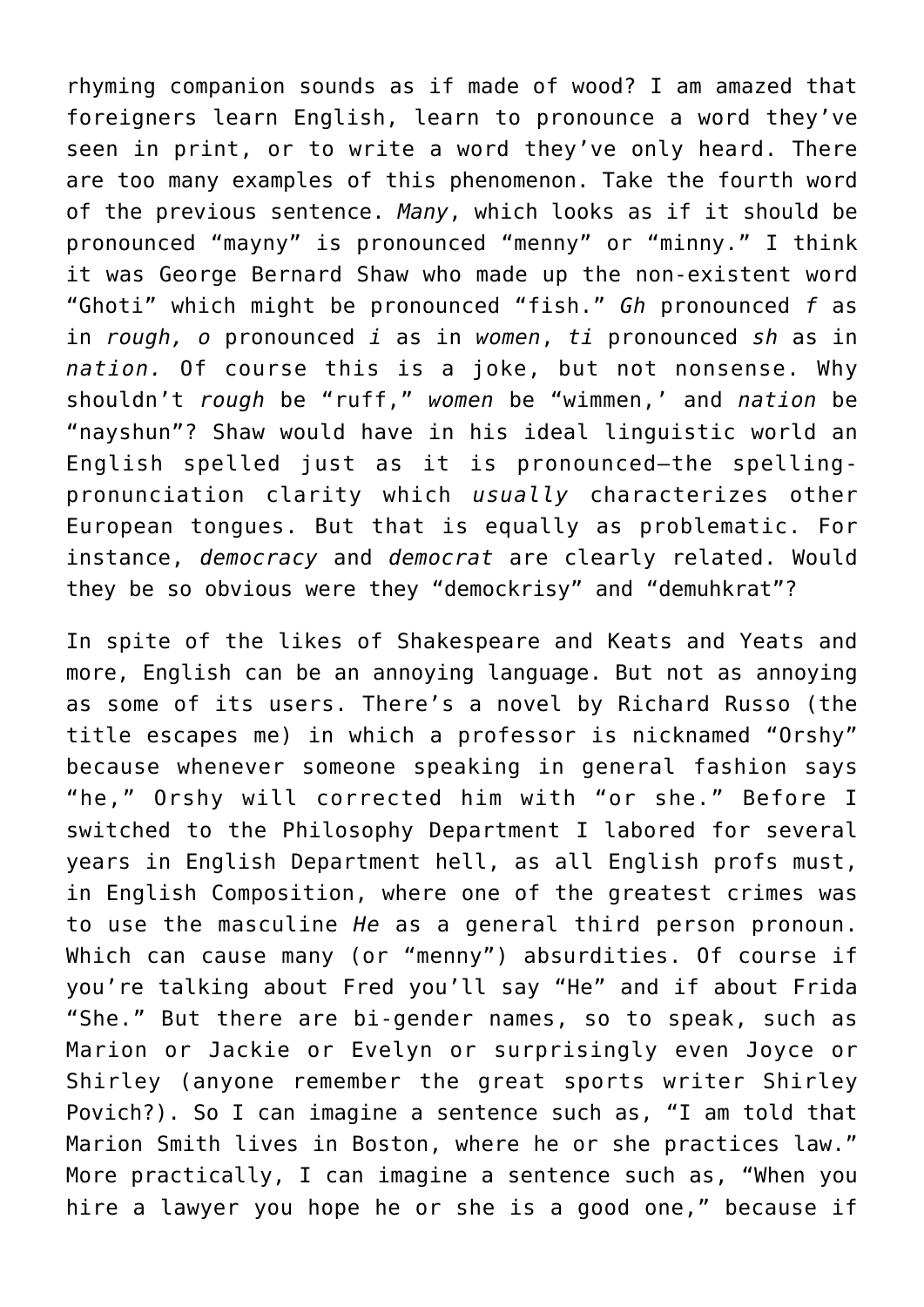you "hope he is a good one" you are a criminal. You didn't used to be, back in the day when "He" was sometimes masculine and sometimes indefinite. How did my mother's generation survive such humiliation? I used to tell my students that since we have *He, She,* and *It,* when they did not know whether the subject was male, female, or a dog, to use the construction *He-She-It* pronounced "He-shit." Of course some supposedly educated people will use *They, Them, or Their* as a third person *singular* pronoun to avoid the offensive *He, Him, or His* in order to sound "with it," while only sounding like idiots: "*The student hopes their professor next semester will make their lectures more interesting*."

English was comfortable for centuries with *He* as indefinite pronoun for easily understandable reasons if you know anything about the history of the language. In Old English or Anglo-Saxon "He" was *He (*with a flat line above the *e* which my computer cannot do), while "She" was the masculine-looking *Heo*. *He* and *Heo* are so close that it's no surprise that the common and shared letters, *H* and *e*, would become the indefinite pronoun long enough to be thought normal. The feminist certainty that this has been all a masculine conspiracy all along is nothing but mass paranoia.

Speaking of English Comp, as I was when referring to the English Department hell, it is a self-imposed hell … and as destructive as Hell. No one should be allowed in college who cannot write competently in his (or her!) own language. But they are, and the English Department is there to insist on Composition 101 plus. And 101 may be followed by one or two others. When a college requires a course it's either a content course or a how-to course. If it's a content course, then yes of course I approve of Philosophy or History or Etcetera 101 as there are certain subjects all students should be introduced to. But if it is a how-to course like 101 and 102 and perhaps 103 as well, the college is saying there are some methods of communication no one can master without expert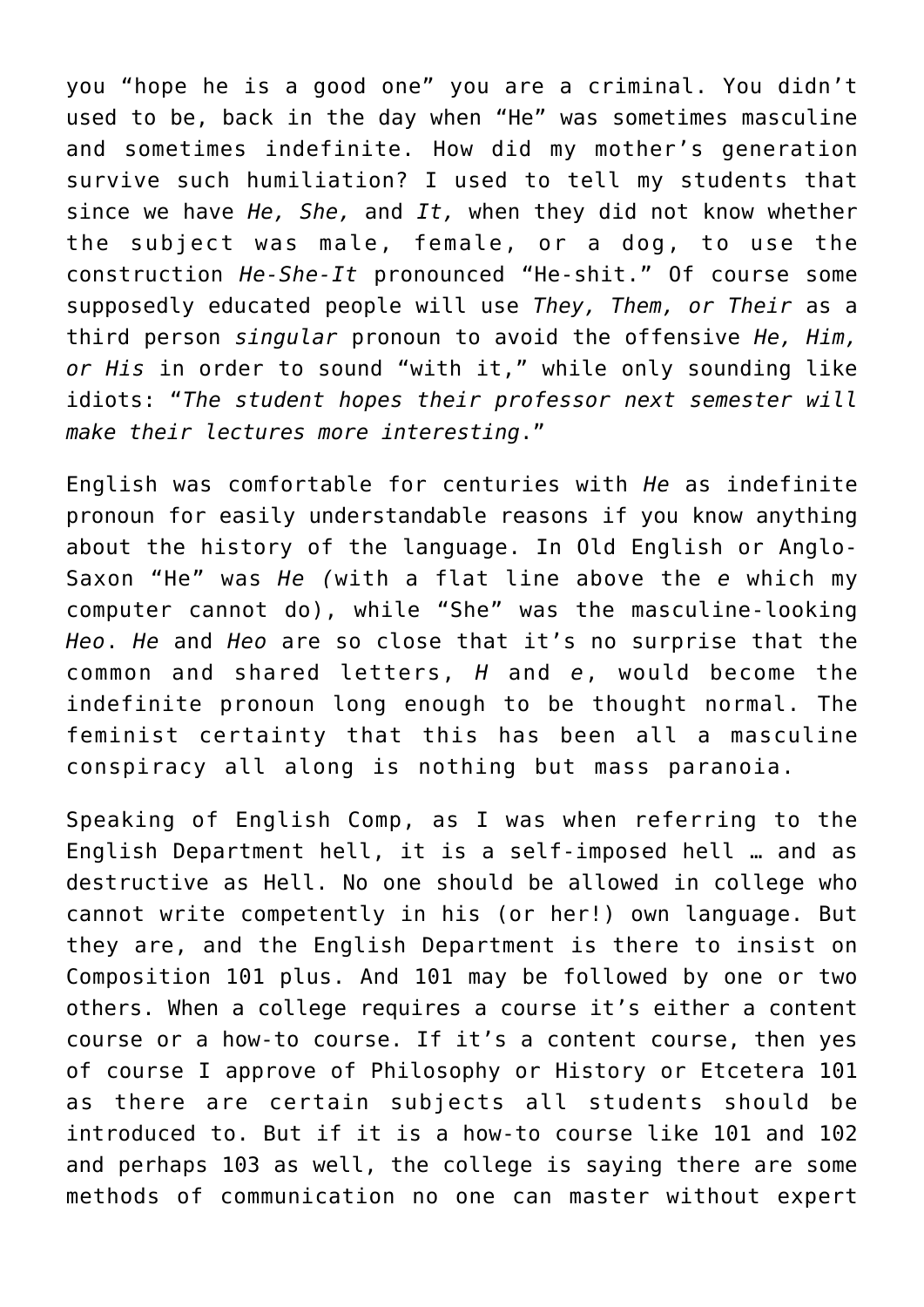instruction and then more instruction and maybe more because it—like composition in English—is so extraordinarily difficult and beyond normal human competence. And that is a lie. If one can *speak* coherently although not gracefully, one can gracelessly *write* clearly. The grace may come or may not, for style is somethin' y' got or y' aint got, but is not necessary for clear communication anyway. If one does not have competent grammar in the native tongue after 12 years of public or private education it is hopeless to think he-she's gonna get it now. Maybe cruel to say, but there are plenty of necessary ditches to be dug. In my academic utopia then there'd be no Eng Comp except for very bright foreign students competent in their own native languages, just as there are French or Spanish or German or Etcetera 101 for native English speakers.

My father did not complete high school, economic necessities intervening. His occupation took him away from home for several months each year, so there was a lot of letter writing. He wrote a lovely and vivid prose; I still cherish the memory of it. But as I was about to say …

Since it is not clear in every case whether a word is noun or verb, a *construct* for instance and to *construct*, German has the nice habit of printing each noun with a capital first letter. English did that until it dropped the habit sometime after the  $18<sup>th</sup>$  century, for no good reason I can think of, printers' convenience not a good reason. Change for change's sake? Sometimes I would like to do what Bill Buckley wanted to do: Stand in the path of History shouting "Stop!" Some habits should have no time limit.

\*\*\*

Speaking of habit; once a good thing, it has in recent years become an unpopular word. As if habits must be bad … or at best leaden and un-adventurous. Jake smokes too damned much, and Janet habitually does the same damned thing every day. If I tell you that James has a habit of opening doors for women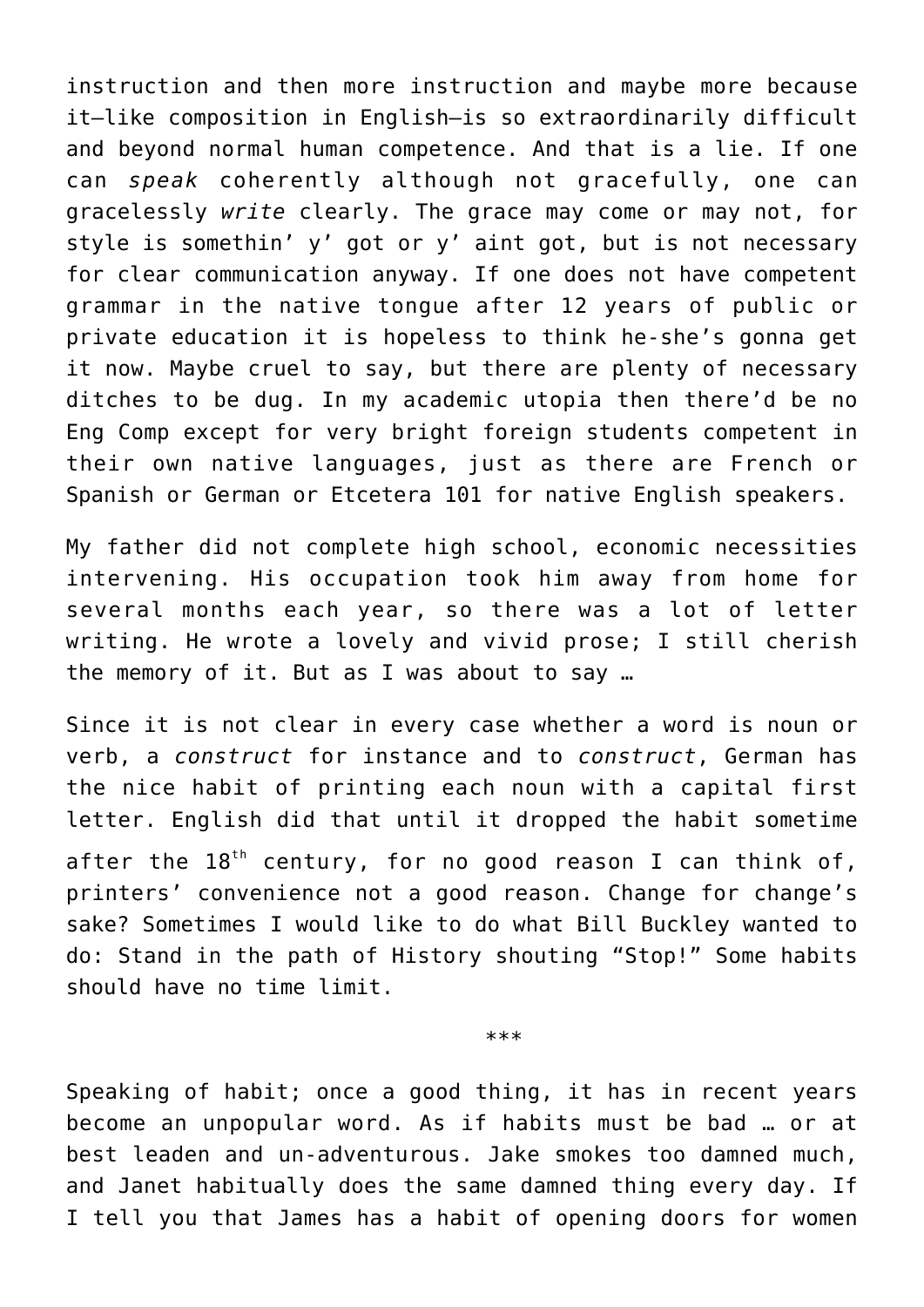whether it's necessary or not, you might not think that's a good thing to do, the ethical gesture dismissible because "habitual." And feminist doctrine, so to speak, comes close to dismissing it as condescending, implying that females need the old-fashioned manners of the age of male domination, while females now need nothing from guys except their getting the hell out of the way. Feminist doctrine (or FemDoc) has no place for the recognition that James, possibly, is so gallant because he thinks, "This is the way I would want my mother Jennifer treated, and I know that if I acted otherwise she would turn over in her grave." (By the way, I don't have a habit of inventing characters whose names begin with *J.* I only or just wanted to make the examples sort of rhyme.)

I would call James's habit an ethical one. But some habits are compulsive in a rather comical way. In one of David Sedaris's books he has an autobiographical essay about his teenage behavior. (I can't name it because I can't find it, part of my library having been flooded.) As I recall, he must touch every telephone pole he passes. I seem to recall one scene that seems too ridiculous to be accurate, but I think it went like this: climbing the stairs at home, he must lick each carpeted step. To insure luck? After a brief ownership of a klinker which had trouble starting, I close my eyes to make sure my car ignition catches. So far it works. But the motivation behind some habits is hard to fathom.

Chuck, a pal of mine in grad school lived across the street from Professor Beck, chair of the Poli Sci department, who always parked his car with front bumper aligned with a telephone pole in front of his house. Chuck and I were drinking beer in his apartment, celebrating Thursday, a celebratory festival invented by Chuck. Chuck looked at his watch, said "Watch me", exited the building and drove his car across the street and parked in front of Beck's house with his rear bumper invading Beck's habitual parking space by a foot or so, and returned to await the Professor's arrival. Within a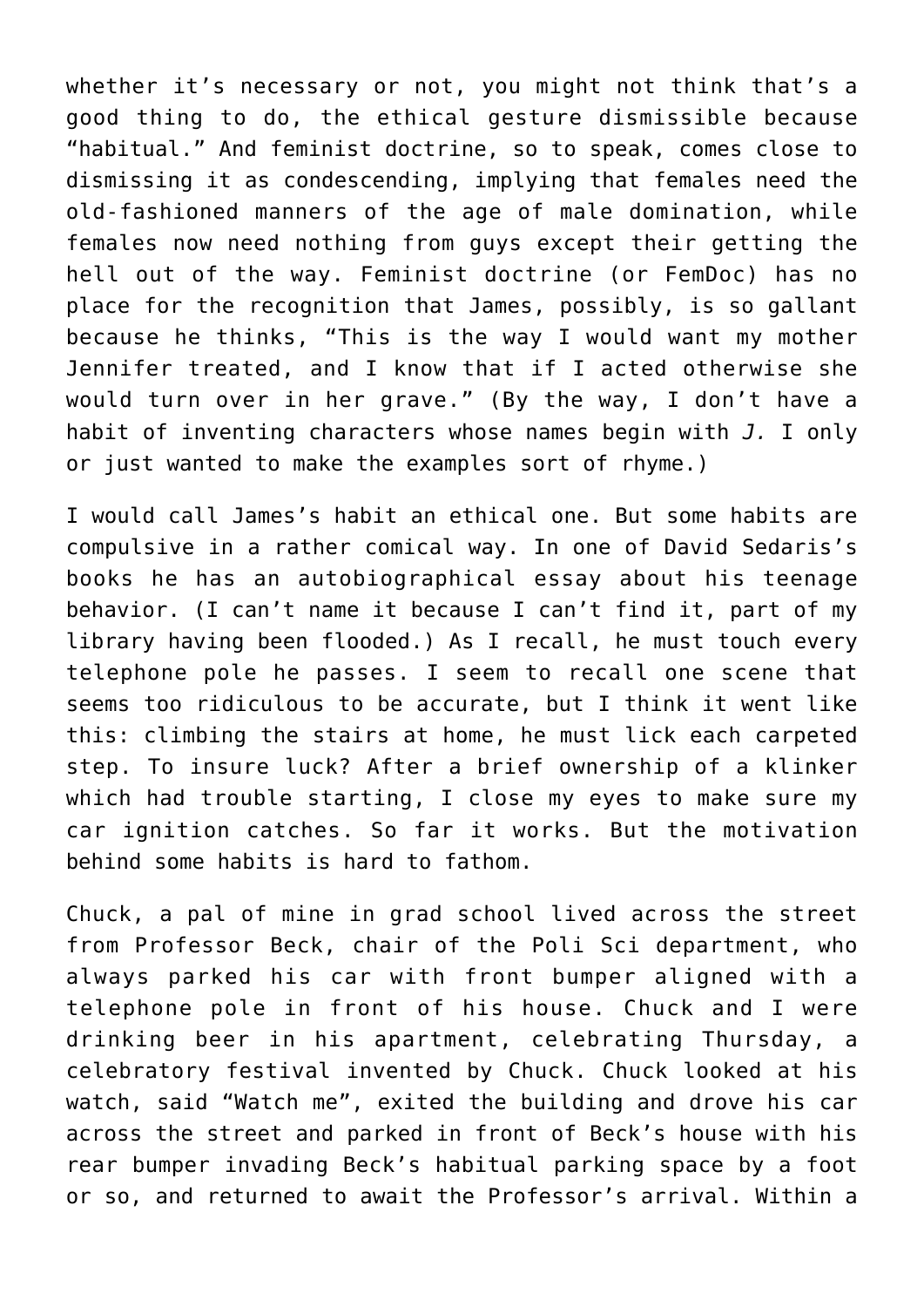few minutes Beck arrived and parked behind Chuck's invading car, sat for maybe five minutes before getting out and examining the invasion, before he hesitantly entered his house. A quarter hour later Chuck left and drove his car around the block before returning to the fest, and was pleased to be told that Professor Beck as soon as Chuck had moved, hurried out of his house and moved his car forward a couple of feet and walked happily back into his house. Chuck said to me "He does it every time." Beck, by the way, was a distinguished scholar. Chuck was a pleasure to know, a habitual stutterer whose locution was faultless when he was seized by an idea. Irrelevant: I envied his habitual suit a couple of sizes too large, a herringbone tweed he bought second hand somewhere in his native Maryland. Chuck's motivation was obvious, although some might find it mildly sadistic. Professor Beck's motivation was a kind of obsessive craziness I don't know the name of.

But the *comedy* of habit aside, what would we do without it? I must admit there are some habits we're better without: certain *negative* prejudices. Later maybe. But now, *prejudice* now has a bad press, because most associate it with dislike of a racial or ethnic group, as if one has prejudged the group. And yes, prejudice is indeed a prejudgment, but not necessarily unfair and insulting. If I say, "I'm prejudiced against loudmouths," it is the loudmouth himself (OK—or herself) whose bad manners are unfair and insulting to others; and if I prejudge the loudmouth it's because previous experience has led me to find him universally offensive, so I will habitually get the hell out of hearing distance. *Prejudice* is a favorite word of Edmund Burke throughout his *Revolution in France.* It refers to knowledge which is trustworthy, having passed the test of time so that one does not have to start always at zero.

And yes, therefore, prejudices are habits. And useful. Life is complicated—and short enough—that in every experience we do not have to act as if without previous experience, do not have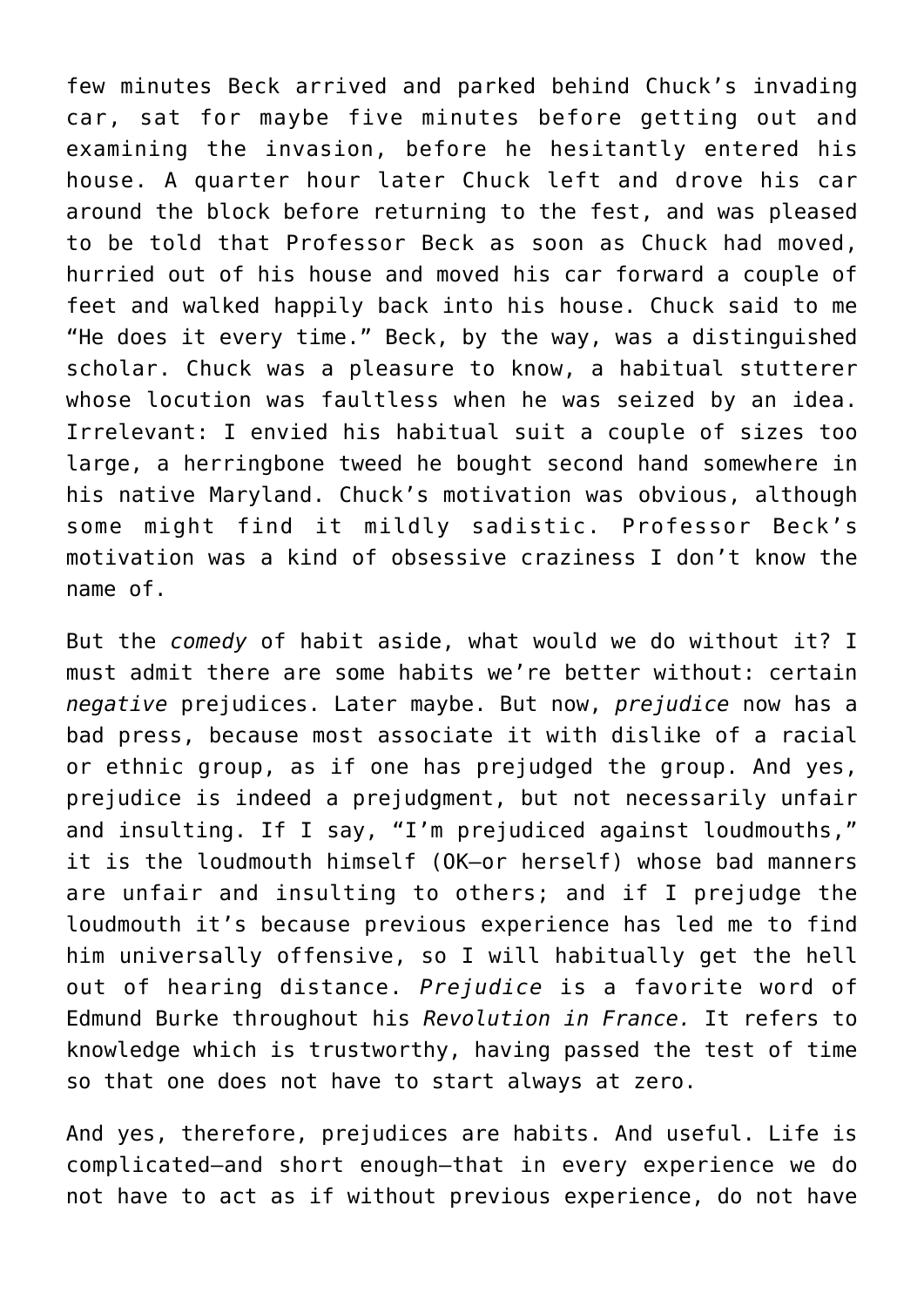to weigh every conceivable possibility of possible consequences, can rely on the probability that the regnant experience is comparable to that which seems similar—and thereby avoid going mad and exhausted. I do not have to think to myself, "Maybe this loudmouth is going to surprise me, as possibly when he gets close to his conclusions, his voice will soften to the mellifluous, pleasant, and instructive," and probably waste a lot of time. No, I'm going to follow my habitual reaction and get out of his way. Perhaps the loudmouth experience will occasionally be the exception, but that will be so rare it will not be worth the hours or months experimenting. Habit is such a valuable commodity no one should habitually dismiss it as "merely habitual."

The last couple of paragraphs, although the examples are mine, are not in content original. This is essentially William James in a lovely chapter in *Psychology (Briefer Course),* but my copy was water-soaked in the same flood. I don't know if James read William Hazlitt (he wouldn't have had to), but Hazlitt said, "Without the aid of prejudice and custom, I should not be able to find my way across the room."

\*\*\*

Racial-ethnic prejudice a habit? Yes, but in a kind of perverse parody of the good and useful and time-saving habits Burke and James and all wise persons endorse.

I have argued at length elsewhere that racial prejudice as we generally characterize it—anti-the other—is a choice, not a psychological inevitability. If you can call a racist judgment an idea—and why not?—John Lukacs was right that "We do not *have* ideas; we *choose* them." Often the choice is a parody of my imaginary loudmouth experience, in which I judge all loudmouths as more or less the same and save a lot of time. I suppose I could be characterized as "anti-loudmouthic." Maybe someone has an unfortunate experience or two with Latvians and decides that all Letts are the same. Or you know where I'm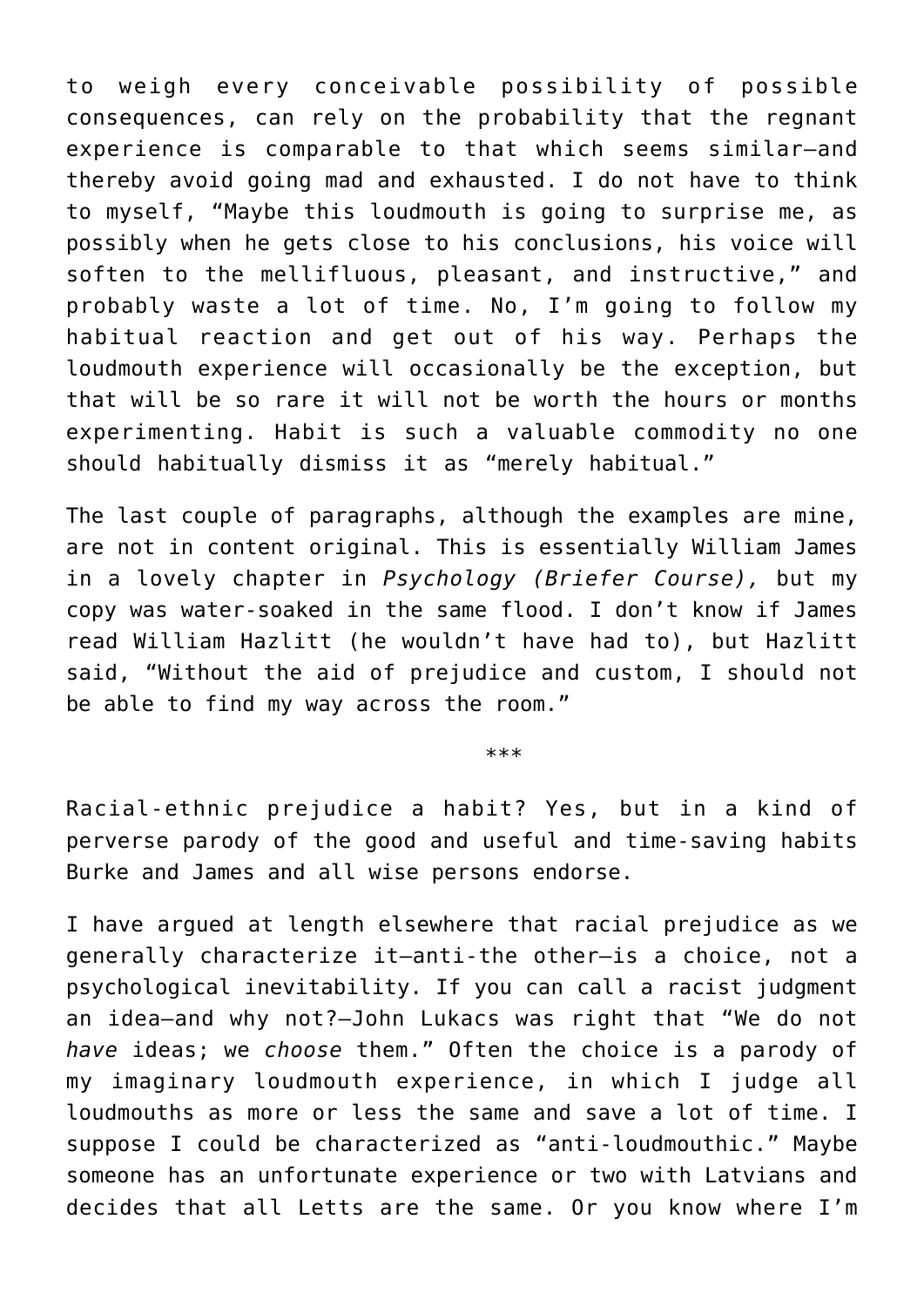going: with Blacks, with Jews, etc. Or, oh, how easy it is to avoid mentioning that other prejudice, when Blacks say "Whites—well, they're all the same."

Or it is probably more often the case that one grows up in an environment—familial or larger—where he or she simply absorbs a racial or ethnic prejudice not related in any way to his or her personal experience. If one retains that prejudice, for which there is no rational excuse, this is a thoughtless choice become a habit of the mindset. And yes a choice can be thoughtless: I do not have to and often do not choose to shave every morning without thinking about it at all. Let me pretend for a moment. Here's the pretense: I grew up in a house which had no books. In school I learned that there were books which were not mere textbooks, were instead poems and stories and such, which opened a world which was foreign to my mom and dad. But not wishing to desert my parents and reject their world, although I now know its limitations, I do not become "bookish," but rather read what is necessary at school only, and do not desert my familial habits. I have made a choice as stupid as that of the offspring who does not depart the distaste for Blacks or the anti-Semitism of his familiar environment. (I reiterate, this "personal" example is a fiction.)

Whether one wants to call racial-ethnic prejudice a choice or not, and whether one is comfortable calling them habits or not, they are a blight on the human race. But not all blights are equal. So I warn the reader that I will eventually in this digression say something most will probably find offensive to proper sensitivities.

\*\*\*

I grew up in North Carolina, where my first non-familial love was a black kid my elder by four of five years whom I adored, yet nonetheless by the age of ten or so I was slapped out of my chair by my father for calling my mother's helper a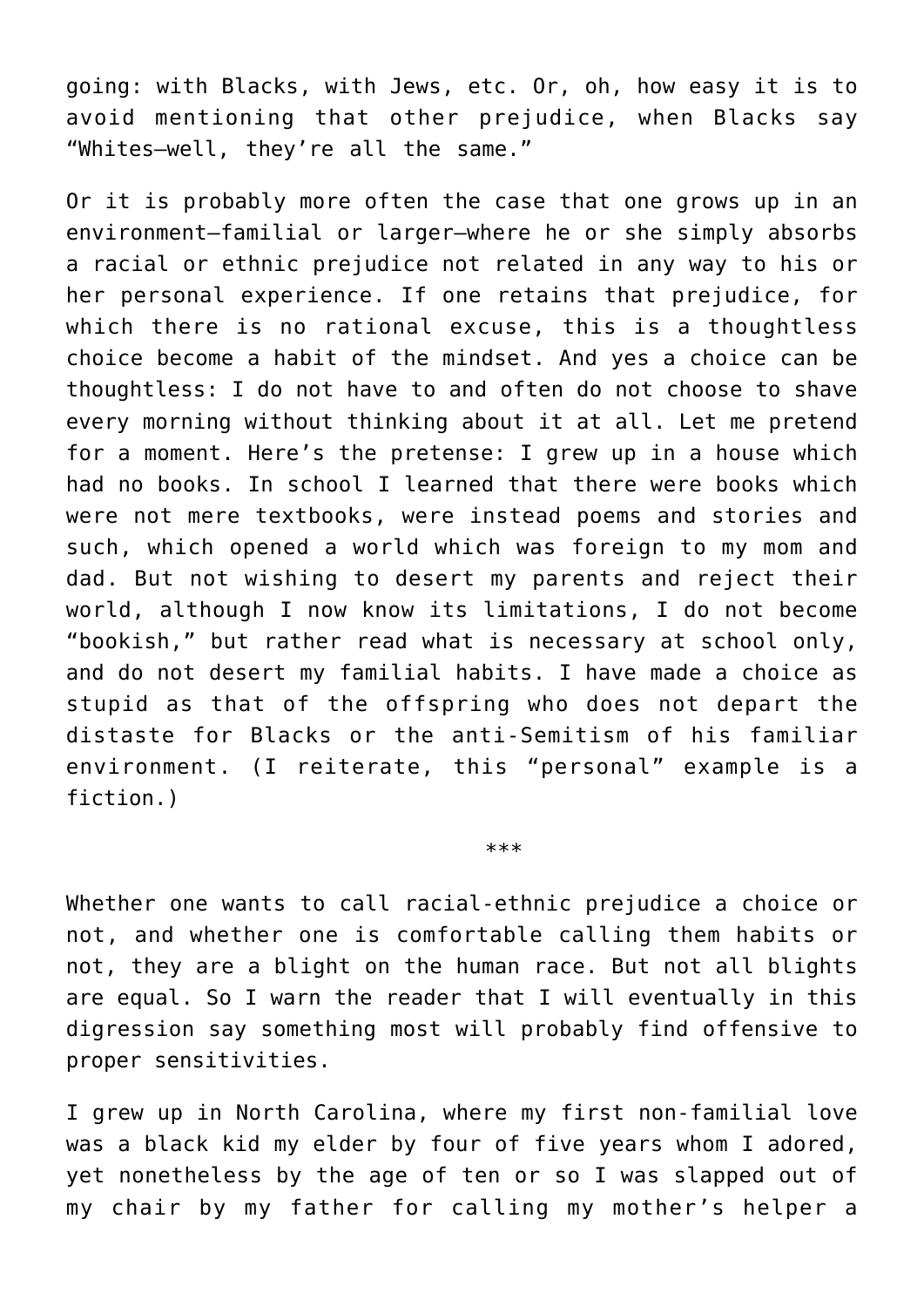"Nigger." "Don't talk like white trash," he said. I never did again. And I didn't really feel like that then. And I taught for more than 40 years at a college where the majority of students were of color.

It has been my experience that Blacks are very competitive with Jews as to which have suffered discrimination the most, *discrimination* obviously allowing a wide interpretation, some people thinking segregation worse than murder. Not even slavery is worse than murder, since a dead slave is useless.

There is nothing positive to be said about chattel slavery, although pre-Civil War Southern "sociology" found much to justify it. But that is a dead issue. Nor is there anything to *justify* the racial segregation that followed manumission. Although it is possible to *understand* it. I hasten to add that *to understand* is not *to forgive:* it may indeed lead to sharper condemnation. Madame de Staël was wrong that excessive understanding leads to indulgence, although some people may indeed say "I understand" when they mean they forgive: sloppy thinking and sloppy speech can go together.

So, I can understand how anti-Black bias comes about: must I continue to say what that does not mean? Most basic: in a society which is predominately Caucasian anyone who does not look Caucasian is going to look radically different, and although *different* is what makes the world go 'round not everyone likes how the world goes. So black is not judged to be beautiful since more-or-most people define themselves as the acceptable standard. Look at me, you others, and despair. If there were a society of predominately very tall people, no matter their color, and a minority of very short people, no matter their color, the tall would "look down upon" the short, both physically and figuratively. Add to these observations the fact that a larger percentage of people than we like to admit have the intelligence of a box of hair.

The possibility and probability of anti-Black bias, for the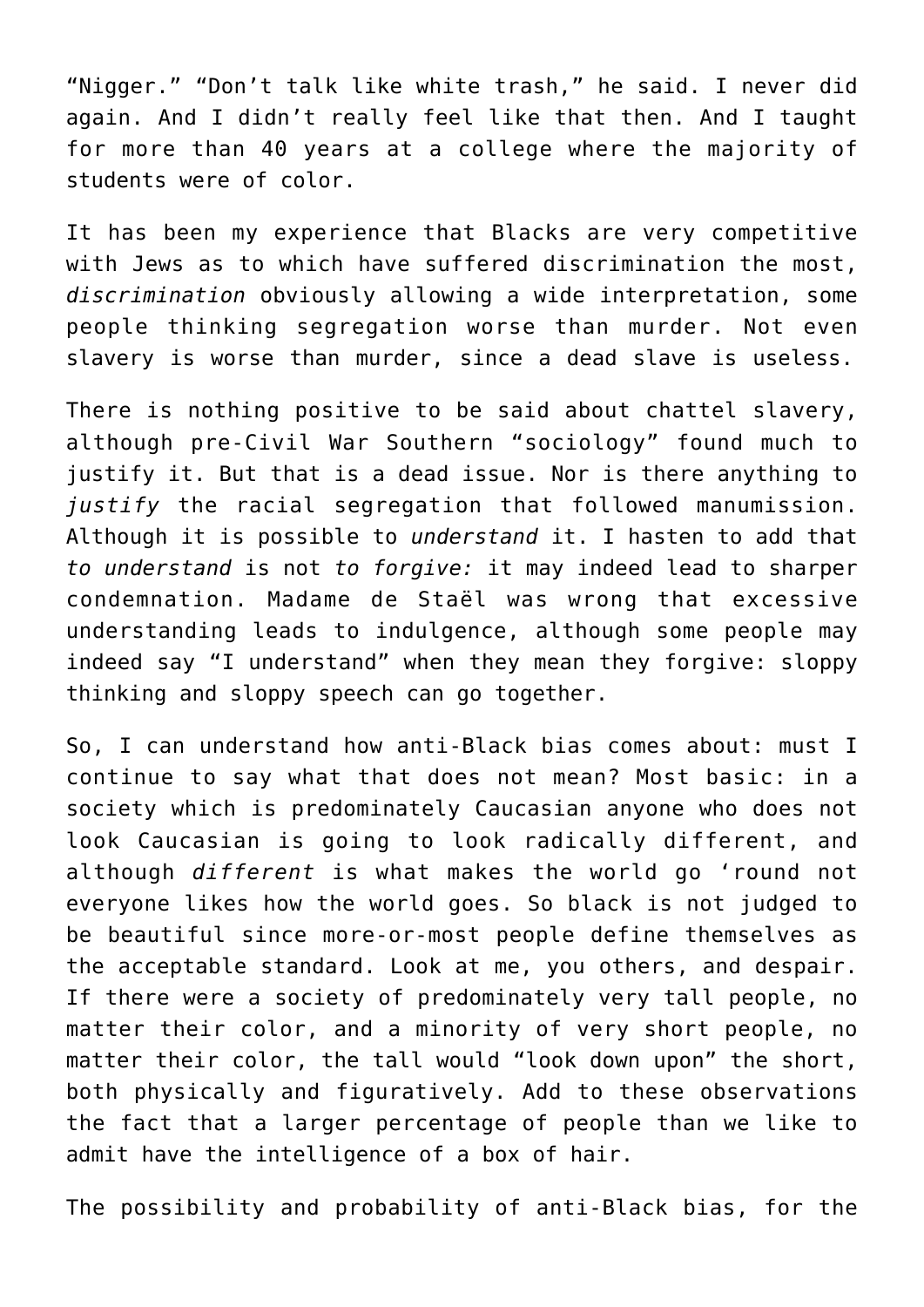longer time in American history until well into the  $20<sup>th</sup>$ century, depended not only upon difference of pigmentation, but radically upon "condition of servitude." That is, slaves were slaves because they were slaves. Which is not so repetitively ridiculous as it looks. Africans were thought inferior when brought over to America, and would not have been brought over otherwise. Then the assumption of their inferiority continued because it seemed to justify their chattel servitude; then the assumption remained because the assumption had *long* remained. By which time a Black was a Black not because black (or brown) but because of lineage: some Blacks as "white" (actually a sort of beige) as I am, which has long been the case, long before there was a vicepresident named Kamala Harris. The prevalence of this form of racism lasted until it wore itself out, exhausted by evidence otherwise. . . except in the cases of those the mental and moral equivalents of boxes of hair.

All this is *understandable*, as I say. But not forgivable.

Nor is anti-Semitism forgivable. Nor is it *understandable* in the same way or to the same degree. But I'm not ready for that quite yet.

There is no one now worth talking with or to who believes in Black inferiority. But being inferior is not the only way to be different. Special athletic superiority is one apparent or possible way, although I doubt it can be explained genetically. I am thoroughly convinced and have argued so elsewhere that "systemic racism" is a fiction. But the conviction that it's a reality is one way Blacks, or Black spokes-persons at least, seem different ('though vaguely similar to the more thoughtless white liberals).

There seems so little appreciation for the radical turn-about in the last 50 years in the U.S.—not only the civil rights revolution, which was not exclusively a Black effort by any means. There is the fact of Affirmative Action, which Blacks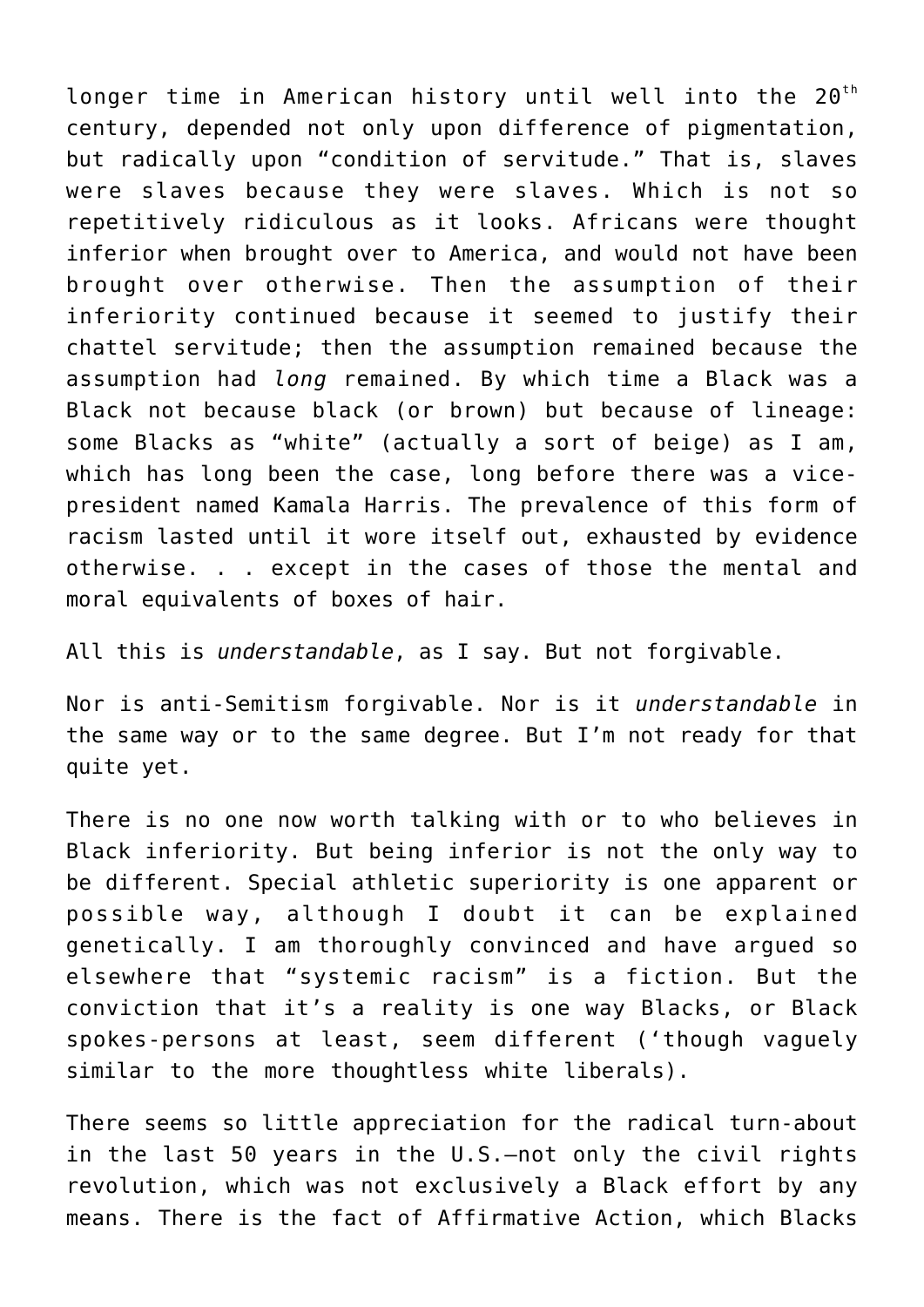both insist upon and resent: the resentfulness lying in the fear that one's advance will be thought a dole-ish gift rather than something earned. And then, or rather now, there's the demand for a kind of *cultural* "affirmative action" to which right-thinking people in the majority (by which I mean wrongthinking) seem willing and eager to yield. You have to be pretty unobservant not to know that now the luckiest artist alive in the States is the Black artist.

As they say on PBS, "all things considered," American Blacks have not so much to complain about, culturally speaking. Which is not to say there are not heart-breaking moments like the George Floyd Event—which broke non-Black hearts as well. Nor is it to deny the legitimacy of complaints about states trying to make voting more difficult—which I-Me-Myself complain about as well.

\*\*\*

Nor have Jews much to complain about, politically and culturally, at least not in civilization, by which I mean an expansive "The West," which includes large land masses in the Pacific where English is spoken. Now. But not always. Anti-Semitism is the oldest anti-Ism in the West, and the longest lasting, and the deadliest. The Holocaust was the worst but not the first mass murder of Jews. Mass murder of Blacks has been relatively rare, certainly not characteristic of chattel slavery: you don't want to destroy your property. Ironically, slavery thereby "protected" Blacks from murder in the West. Mass murder's been an intramural game in Africa, although most recently there was the extramural murder of Blacks by Sudanese Muslims, adherents of the so-called religion of peace.

Perhaps the oddest thing about the oldest "racial" prejudice is that it is the least "understandable," while so many think they grasp it perfectly well. Unlike anti-Black bias, anti-Semitism is not really a racial matter, a Jew is as Caucasian as an Anglo. Nor is it necessarily a matter of religion. One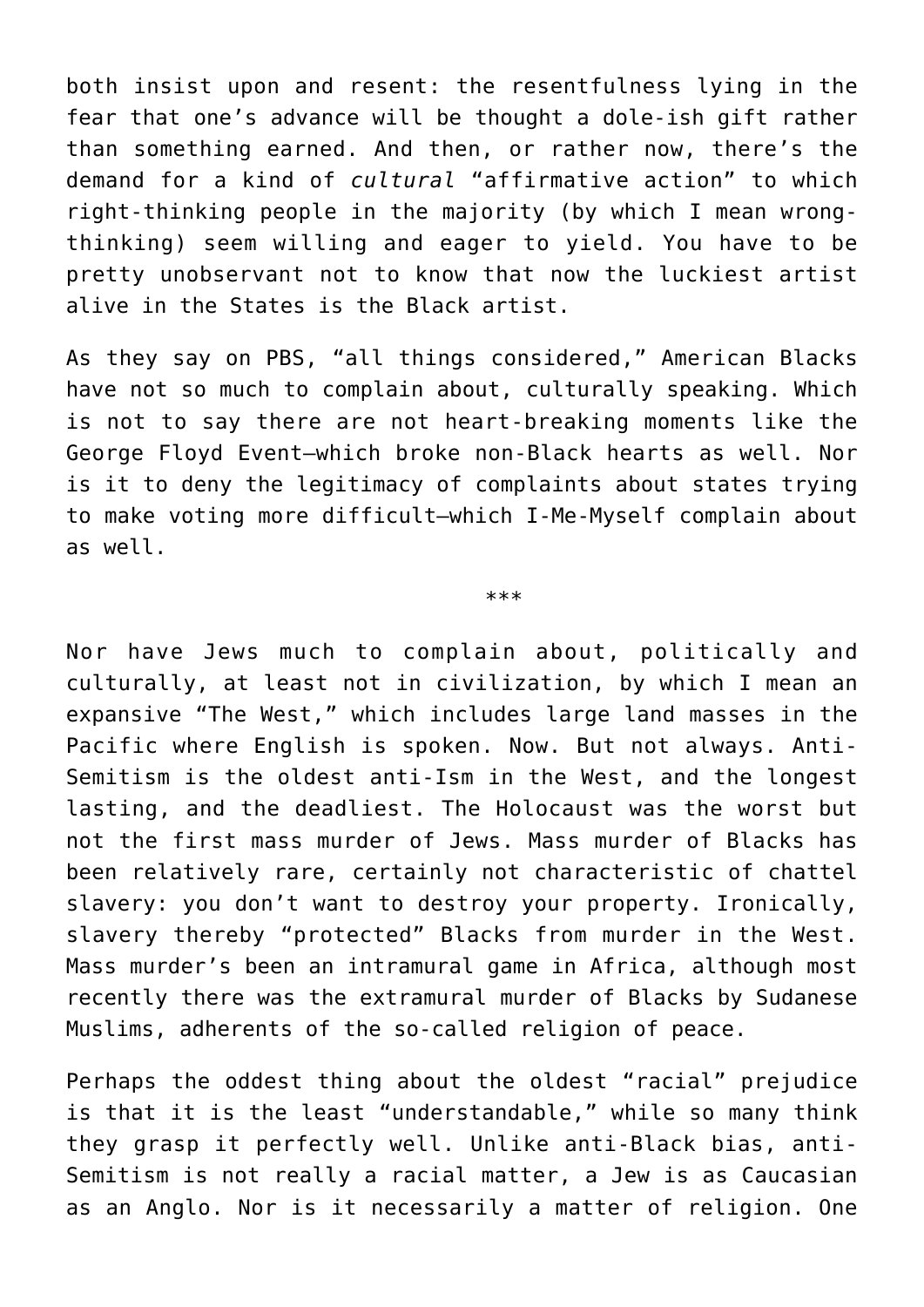can object to Judaism without hating individual Jews, while, alternate handed, I for instance have no ill will towards individual Muslims but am decidedly anti-Islam, since far from it being the religion of peace I judge it to be the clearly major source of terrorism. No conceivable objection to Judaism as a danger to civilization can be made, even if such a hairbrained objection was made in medieval times. Yes, Jews in the past were called "Christ Killers," whether that was a belief or an insult thought to be effective, but damned if I can convince myself to believe that anyone can believe it now or even the insult effective—which may be one reason I have not heard the phrase since god-knows-when.

Jews not being of another race, a Jew is not identifiable as different unless he (seldom she) conforms to ancient and Nazi stereotypes. Islam excepted, organized religion, which means in the West Christianity, has effectively disowned anti-Judaism and anti-Semitism, especially Roman Catholicism in doctrine. So how is one to "understand" the persistence of the bias? I see but two ways, neither of which I claim to have discovered all by myself.

First, Western enemies or harsh critics of Israel embrace an anti-Israel point of view, ostensibly opposing Israeli policy, which in many cases translates into anti-Israelis (plural noun) which is hard to distinguish, and perhaps should not be distinguished, from anti-Semitism. For some of the enemies of Israel may be "anti-Israel" simply because they are already anti-Semites.

Second, people do not have to be obvious scum like the mob in Charlottesville, Virginia, shouting "Jews will not replace us," to be *jealous* of Jews. Jealous? Why?

The old trope that Jews are good with money and are disproportionately wealthy; the cliché that Jews may vote like Puerto Ricans but earn like Episcopalians. The observable fact that Jews, in numbers out of proportion to their percentage of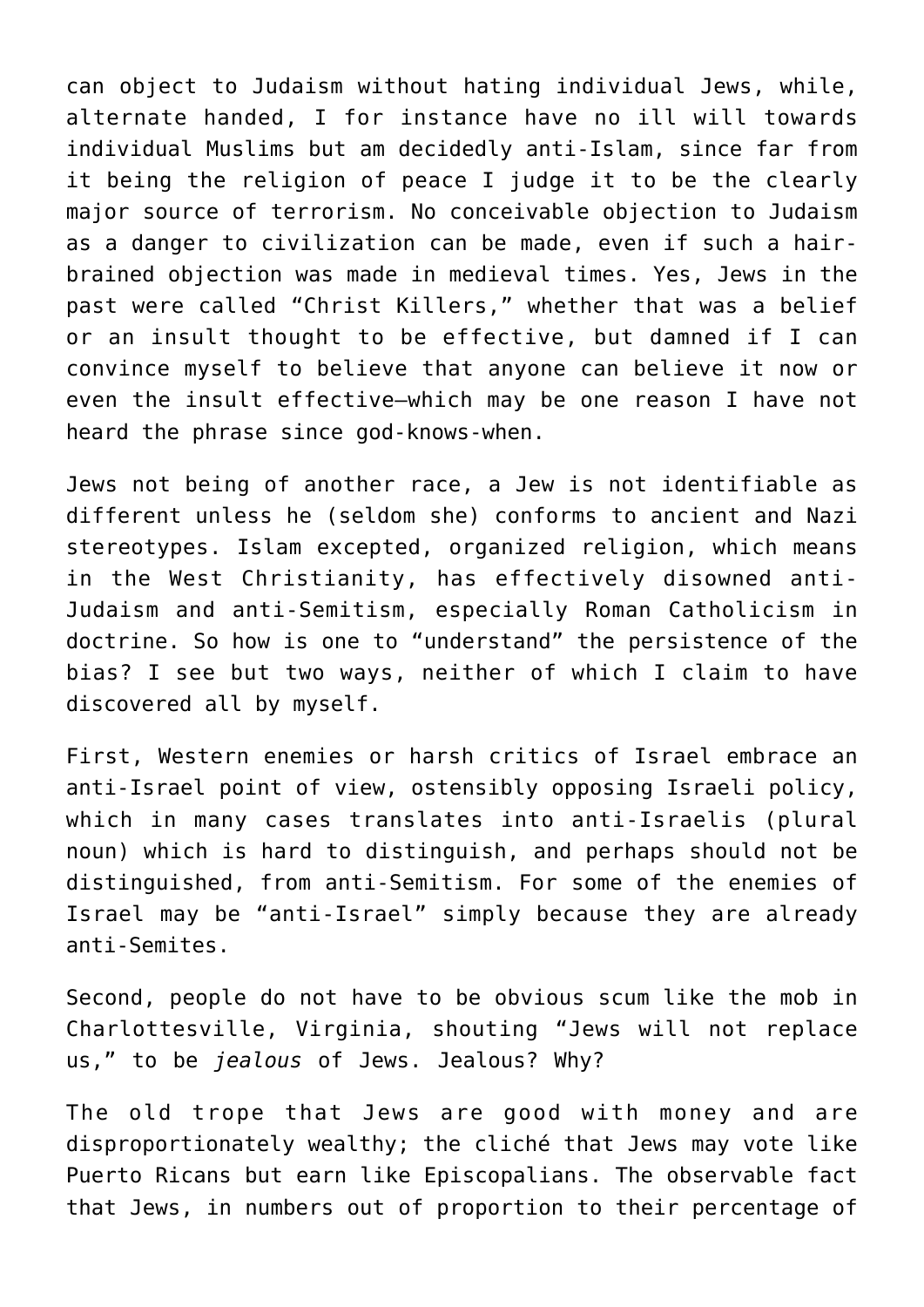the population, hold (have achieved) positions of influence in public and cultural life. Instead of "Congratulations!" the jealous grudgingly rasp "Why you?"

And will not countenance the obvious answer: intelligence! IQ statistics suggest that Jews must be, collectively speaking, the most intelligent people in the world, the smartest Caucasians at the very least. Another "why"? I have no firm grasp of genetics; have never known how or if culture can effect mental inheritance. I mean: is acquired learning passed on genetically, not just casually? And of course, Jews are famously "the people of the book." I am no dummy, was a habitual A student. But I stand amazed how sharper my Jewish spouse is. I suppose she "got it" from her parents, especially her Ukrainian-born father, formally learned in Hebrew but otherwise mostly self-educated, who loved—aside from the major Yiddish writers—Cervantes, Milton, Gibbon, Macaulay, Tennyson, Churchill's histories, Shakespeare especially, and god knows how many others.

In any case, while *Judenhetze,* Jewish persecution, no longer exists in the West, anti-Semitism still exists. And it is a response not to anything "negative" (as white bigots think black skin a negative). It is a response to *positive* virtues. How disgraceful.

[Table of Contents](https://www.newenglishreview.org/)

Samuel Hux is Professor of Philosophy Emeritus at York College of the City University of New York. He has published in *Dissent, The New Republic, Saturday Review, Moment, Antioch Review, Commonweal, New Oxford Review, Midstream, Commentary, Modern Age*, *Worldview*, *The New Criterion* and many others. His new book is *[Neither Trumpets nor Violins](https://www.amazon.com/Neither-Trumpets-Violins-Theodore-Dalrymple/dp/1943003564/ref=tmm_hrd_swatch_0?_encoding=UTF8&qid=&sr=)* (with Theodore Dalrymple and Kenneth Francis)